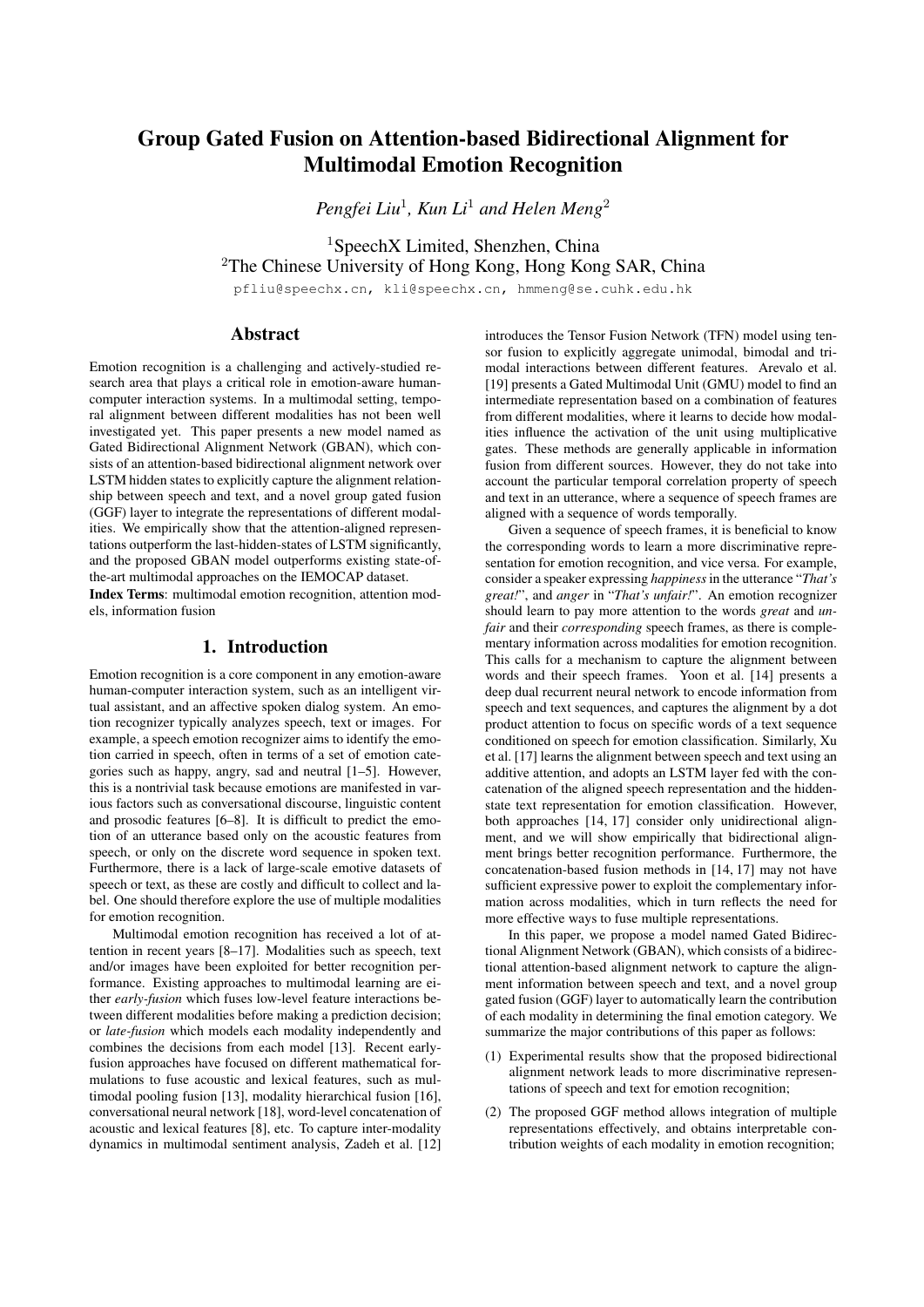(3) The proposed GBAN model outperforms existing state-ofthe-art multimodal approaches [14, 17] using both speech and text on the IEMOCAP dataset [20].

### 2. Gated Bidirectional Alignment Network

We propose an approach named Gated Bidirectional Alignment Network (GBAN) for multimodal emotion recognition. As illustrated in Figure 1, the GBAN model consists of three major parts: (1) two separate CNN-LSTM encoders to extract features from speech and text respectively; (2) an attention-based bidirectional alignment network to capture temporal correlations between speech and text; and (3) a group gated fusion layer to learn the contribution of each representation automatically.



Figure 1: *The block diagram of the proposed GBAN model.*

#### 2.1. CNN-LSTM Encoders

We adopt two separate CNN-LSTM encoders for speech and text respectively, where CNN layers extract local features and a bidirectional LSTM layer captures the global dependencies over time in either the speech acoustics or the text of an utterance.

Speech Representation. The speech signal in an utterance is represented as a sequence of vectors  $[x_1, \ldots, x_N]$ , where N is the number of frames in the utterance. First, the sequence is fed into a CNN layer, which consists of convolution and max-pooling operations, to obtain a sequence of pooled vectors  $[p_1, \ldots, p_K]$ . Then, a bidirectional LSTM layer follows the CNN layer to obtain a vector  $s_i$  for each  $i \in \{1, \ldots, K\}$ , which is concatenated from the forward and backward LSTMs. Thus, the obtained sequence of  $[s_1, \ldots, s_K]$  keeps the temporal ordering for each  $i \in \{1, \ldots, K\}$ , and will be used as the speech representation for alignment with the text representation. In practice, multiple CNN layers and bidirectional LSTM layers are adopted to encode the low-level speech signals.

$$
p_i = CNN([x_1, ..., x_N]), i \in \{1, ..., K\}
$$
 (1)

$$
\overrightarrow{s_i} = \overrightarrow{LSTM}(p_i), i \in \{1, ..., K\}
$$
 (2)

$$
\overleftarrow{s_i} = \overleftarrow{LSTM}(p_i), i \in \{1, \dots, K\}
$$
\n(3)

$$
s_i = [\overrightarrow{s_i}, \overleftarrow{s_{K-i+1}}, i \in \{1, \dots, K\} \tag{4}
$$

Text Representation. For text encoding, each sentence is represented as a sequence of vectors  $[e_1, \ldots, e_M]$ , where M is the number of words in a sentence, and  $e_j$  is the word embeddings of the j<sup>th</sup> word. Similar to the process in speech representation, a CNN layer is first used to obtain a sequence of pooled vectors  $[q_1, \ldots, q_L]$ . For each  $j \in \{1, \ldots, L\}$ , a bidirectional LSTM layer follows to obtain the concatenation vector  $t_i$  from the forward and backward LSTMs. The sequence of  $[t_1, \ldots, t_L]$ , which are essentially text features transformed from the sequence of M words, keeps the temporal ordering for each  $j \in \{1, \ldots, L\}$ , and will be used as the text representation for alignment with the speech representation of  $[s_1, \ldots, s_K]$ .

$$
q_j = CNN([e_1, ..., e_M]), j \in \{1, ..., L\}
$$
 (5)

$$
\overrightarrow{t_j} = \overrightarrow{LSTM}(q_j), j \in \{1, ..., L\}
$$
 (6)

$$
\overleftarrow{t_j} = \overleftarrow{LSTM}(q_j), j \in \{1, \dots, L\} \tag{7}
$$

$$
t_j = [\overrightarrow{t_j}, \overleftarrow{t_{L-j+1}}], j \in \{1, \dots, L\}
$$
 (8)

#### 2.2. Bidirectional Alignment Network

An utterance is made up of a speech signal and a text sequence (transcribed by a person or a speech recognizer), where the speech and the text are sequentially correlated over time. To capture their temporal correlations, we propose a bidirectional alignment network to learn the representation of one modality with the help of the other based on attention models.

Attention-Aligned Speech Representation. Given the speech representation  $[s_1, \ldots, s_K]$  and the text representation  $[t_1, \ldots, t_L]$  obtained from the previous CNN-LSTM encoders for an utterance, we calculate the attention weight between the ith speech vector and the jth text vector as follows:

$$
a_{j,i} = \tanh\left(s_i^{\top} t_j\right) \tag{9}
$$

$$
\alpha_{j,i} = \frac{\exp^{a_{j,i}}}{\sum_{k=1}^{K} \exp^{a_{j,k}}}
$$
(10)

$$
\widetilde{s_j} = \sum_{k=1}^{K} \alpha_{j,k} s_k \tag{11}
$$

where  $\tilde{s}_i$  is the weighted summation of the speech vectors, which is considered as an aligned speech vector corresponding to the jth text vector. Finally, we apply an average-pooling operation on the sequence of aligned vectors to obtain the text-aligned speech representation  $a_s$  =  $average-pooling([s_1, \ldots, \widetilde{s_L}]).$ 

Attention-Aligned Text Representation. We apply a similar process to learn the attention-aligned text representation. Given the text representation  $[t_1, \ldots, t_L]$  and the speech representation  $[s_1, \ldots, s_K]$  from the CNN-LSTM encoders for an utterance, we calculate the attention weight between the jth text vector and the ith speech vector as follows:

$$
b_{i,j} = \tanh(t_j^\top s_i) \tag{12}
$$

$$
\beta_{i,j} = \frac{\exp^{b_{i,j}}}{\sum_{l=1}^{L} \exp^{b_{i,l}}} \tag{13}
$$

$$
\tilde{t}_i = \sum_{l=1}^{L} \beta_{i,l} t_l \tag{14}
$$

where  $\tilde{t}_i$  is the weighted summation of the text vectors, which is considered as an aligned text vector corresponding to the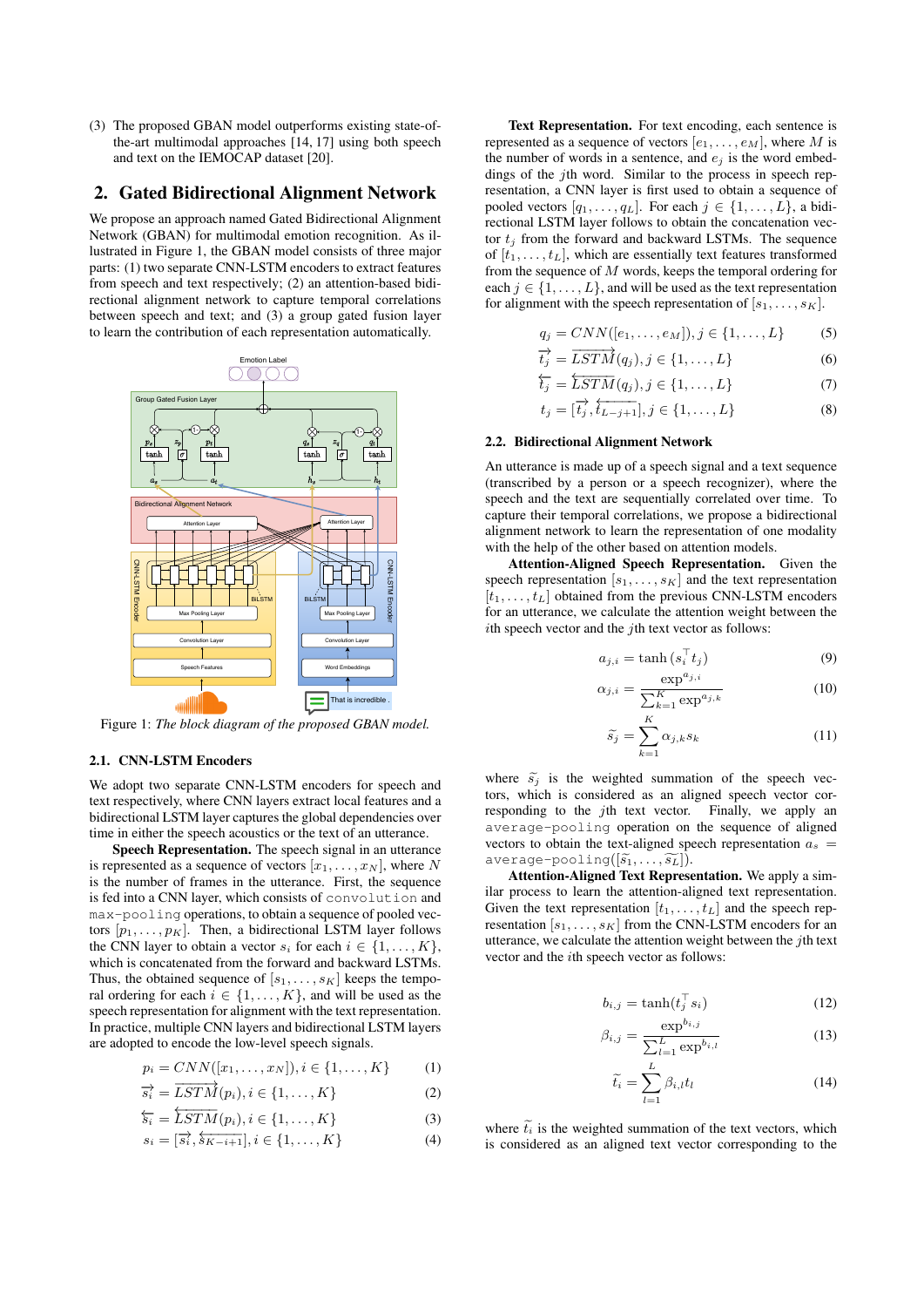ith speech vector. Finally, we place an average-pooling layer to obtain the speech-aligned text representation  $a_t$  = average-pooling( $[t_1, \ldots, t_K]$ ).

#### 2.3. Group Gated Fusion Layer

For the speech modality, we have obtained two representations:  $a<sub>s</sub>$  as the text-aligned speech representation and  $h<sub>s</sub>$  as the last hidden state of the BiLSTM layer. For the text modality, we have another two similar representations:  $a_t$  and  $h_t$ . To exploit these representations, we design a novel group gated fusion (GGF) layer to learn the contribution of each representation automatically. Considering different grouped learning processes, we make  $a_s$  and  $a_t$  as the first group,  $h_s$  and  $h_t$  as the second group and design the two separate gates corresponding to each group. The first gate controls contributions of the aligned representations  $a_s$  and  $a_t$ , while the second gate controls contributions of the last hidden states  $h_s$  and  $h_t$ . The equations governing the GGF layer are as follows:

$$
p_s = \tanh(W_s^a a_s) \tag{15}
$$

$$
p_t = \tanh(W_t^a a_t) \tag{16}
$$

$$
z_p = \sigma(W_z^p[a_s, a_t])
$$
\n
$$
a = \tanh(W^h b)
$$
\n(18)

$$
q_s = \tanh(W_s^h h_s) \tag{18}
$$

$$
q_t = \tanh(W_t^n h_t) \tag{19}
$$

$$
z_q = \sigma(W_z^q[h_s, h_t])
$$
\n(20)

$$
h = z_p \odot p_s + (1 - z_p) \odot p_t + z_q \odot q_s + (1 - z_q) \odot q_t
$$
  
Group 1

Here, 
$$
W_s^a
$$
,  $W_t^a$ ,  $W_s^h$ ,  $W_t^h$  are the weights for the non-linear (i.e., tanh) transformations from  $a_s$ ,  $a_t$ ,  $h_s$ ,  $h_t$  respectively.

 $W_z^p$ ,  $W_z^q$  are used to learn the contribution of each modality within each group.  $\sigma$  is the sigmoid function and  $\odot$  means element-wise product.  $h$  is obtained by summing the gated representations of the two groups, and as the final representation for the following emotion classification layer.

### 2.4. Emotion Classification Layer

Given the obtained representation  $h$ , we first apply a fullyconnected layer with rectified linear units (ReLUs) for nonlinear transformation  $q$ , and use a softmax output layer to get  $\tilde{y}$  for emotion classification of an utterance. The training objective  $\mathcal L$  is to minimize the negative log-likelihood, where  $N$  is the total samples in training,  $C$  is the total number of emotion classes and  $y_{i,c} = 1$  if the ground-truth label is c else 0.

$$
g = \text{ReLU}(W_g h) \tag{22}
$$

$$
\tilde{y} = \text{softmax}(W_e g + b) \tag{23}
$$

$$
\mathcal{L} = -\log \prod_{i=1}^{N} \sum_{c=1}^{C} y_{i,c} \log(\tilde{y}_{i,c})
$$
 (24)

## 3. Experiments

For model evaluation, we conducted 5-fold cross validation on the Interactive Emotional Dyadic Motion Capture (IEMOCAP) dataset [20], which consists of five sessions with one male and one female speaker each. We used 4 sessions as training set<sup>1</sup>

and the remaining session as testing set to ensure speaker independence. To stay consistent with most previous investigations on IEMOCAP, we use the subset covering the four emotional categories of *happy*, *angry*, *sad* and *neutral*.

#### 3.1. Speech and Text Features

We extract both mel-spectrogram and MFCCs as the acoustic features from the speech modality. Each frame in the speech utterance corresponds to a feature vector consisting of 26-dimensional mel-spectrograms, 13-dimensional MFCCs and their first-order deltas, leading to a 52-dimensional vector. Following [21], we set the maximal length of a speech utterance to 7.5s, with longer utterances cut at 7.5s and shorter ones padded with zeros.

For each utterance in the IEMOCAP dataset, there is a corresponding human transcription, which can also be obtained by an automatic speech recognizer [14, 17] in the deployed emotion recognition systems. Both word-level and character-level embeddings can be used to represent the textual transcriptions. We adopt word embeddings to represent each word within an utterance in the IEMOCAP dataset, and initialize the embeddings with the pre-trained 300-dimensional Glove vectors [22].

#### 3.2. Settings and Metrics

We initialize all the network weights in the GBAN model with Xavier normal initializer [23], and use the Adam [24] optimizer by setting the learning rate as 0.0001. To alleviate overfitting, we put a dropout layer [25] with a rate of 0.5 in the GGF layer and before the output softmax layer, and set the coefficient of L2 regularization over the network weights as 0.01.

We adopt two widely used metrics for evaluation: weighted accuracy (WA), which is the overall classification accuracy and unweighted accuracy (UA), which is the average recall over the emotion categories. We first compute the metrics for each fold and then present the average accuracy over all the folds.

#### 3.3. Comparison of Representations

Using the CNN-LSTM encoders, the last hidden state of the bidirectional LSTM layer can be used to represent a speech utterance as  $h_s$  and the corresponding text as  $h_t$ . Adopting the bidirectional alignment network, we obtained the attentionaligned representations  $a_s$  for speech and  $a_t$  for text. We evaluate their discriminative power in emotion classification using the same classification layer (See Section 2.4). The accuracy (WA) comparison among the representations on the five folds is shown in Table 1.

Table 1: *Comparison across representations in emotion classification accuracy (WA) on the IEMOCAP dataset (5 folds).*

| Fold                     | h.     | $h_t$  | $a_{\rm s}$ | $a_{t}$ |
|--------------------------|--------|--------|-------------|---------|
| 1                        | 0.5860 | 0.6285 | 0.6476      | 0.6762  |
| $\overline{c}$           | 0.6384 | 0.7060 | 0.6728      | 0.7368  |
| 3                        | 0.5920 | 0.5860 | 0.6150      | 0.6420  |
| 4                        | 0.6936 | 0.6494 | 0.6948      | 0.7289  |
| $\overline{\phantom{0}}$ | 0.6030 | 0.6497 | 0.6561      | 0.6815  |
| Avg                      | 0.6226 | 0.6439 | 0.6573      | 0.6931  |

We observe that the attention-aligned representations outperform the last-hidden-state representations significantly on all folds for both speech and text. Since both  $a_s$  and  $a_t$  take additional information from the other modality, this may explain

<sup>&</sup>lt;sup>1</sup>We randomly select 5% of the utterances as the validation set.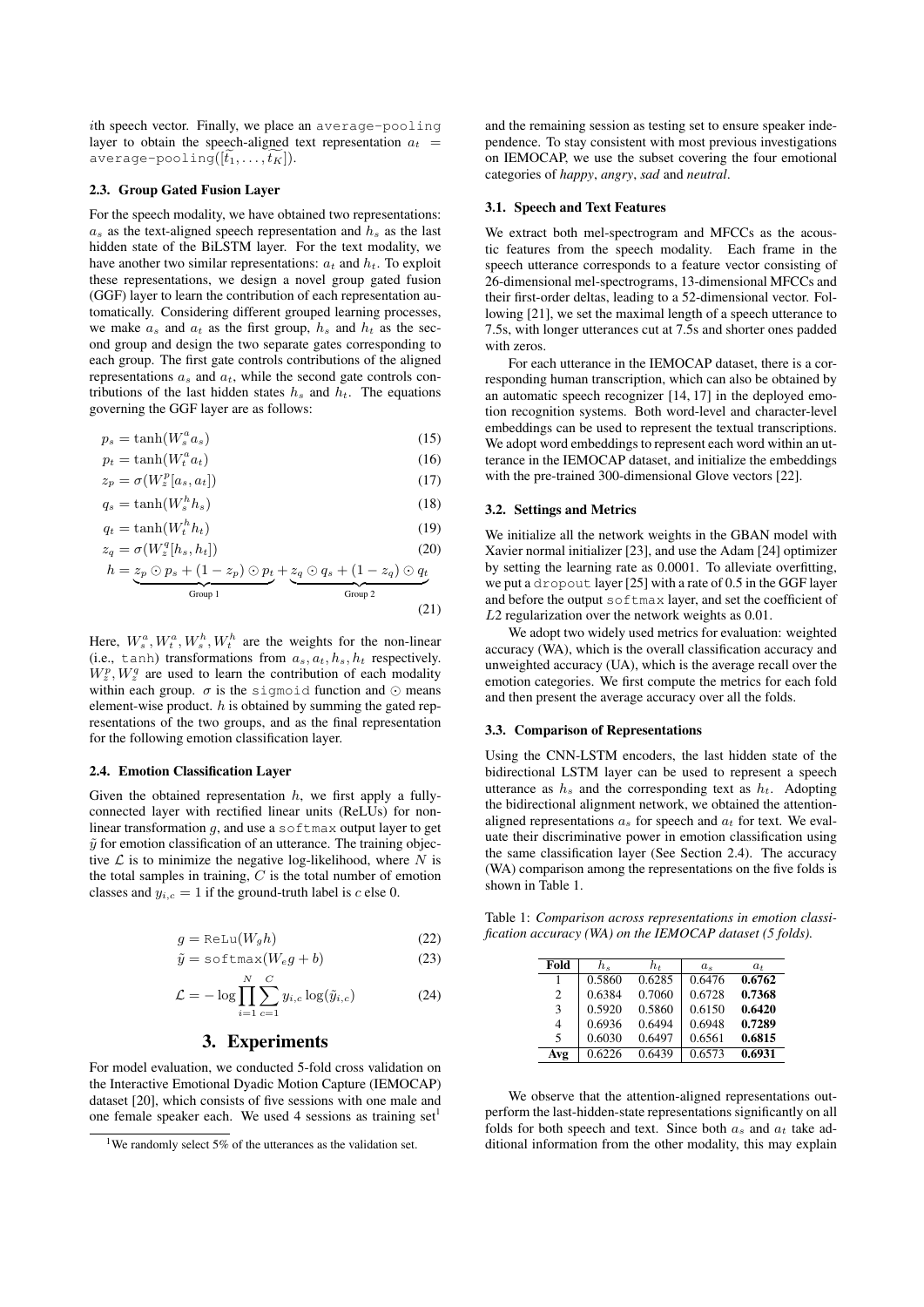why they outperform their counterparts. Another interesting observation is that  $a_t$  outperforms all other representations. This verifies our hypothesis that the alignment direction is important for the learned representation. The reason that  $a_t$  outperforms  $a_s$  may be attributed to the different lengths of speech frames and text sequence for the same utterance, where the number of frames can go up to 750 frames while the text sequence may consist of around 20 words. Since the speech sequence is much longer, the attention-aligned speech representation  $a_s$  is not as effective as its counterpart  $a_t$ . A similar observation is also reported in [21], where the attention mechanism brings slight improvements for speech emotion recognition on the improvised subset of IEMOCAP.

#### 3.4. Comparison of Information Fusion Methods

Given different representations obtained from speech and text, the next interesting question to ask is: "*How to make use of all the representations to achieve better performance?*" Various information fusion methods can be adopted, such as simple concatenation, tensor fusion network [12] (TFL), gated multimodal units [19] (GMU) and the proposed group gated fusion (GGF) layer. Performance comparisons among these fusion methods on the IEMOCAP dataset are shown in Table 2.

On average, GGF obtains the best accuracy and outperforms all other methods on the folds of 2, 4 and 5. An interesting observation is that both Concat-1 and Concat-2 are strong baselines, although outperformed by TFL and GMU with  $(a_s, a_t)$  as the input, and further outperformed by GGF given all the four representations  $(a_s, a_t, h_s, h_t)$ . Since the IEMOCAP dataset is relatively small, the simple *concatenation* method may even have enough capacity to learn the underlying patterns. GGF computes a sigmoid weight over the non-linear transformation of the representations within each group, which may be the key to its superior performance to all other methods.

Table 2: *Comparison across fusion methods in emotion classification accuracy (WA) on the IEMOCAP dataset (5 folds).*

| Fold |          | <b>Input</b> $(a_s, a_t)$ | <b>Input</b> $(a_s, a_t, h_s, h_t)$ |            |        |
|------|----------|---------------------------|-------------------------------------|------------|--------|
|      | Concat-1 | <b>TFL</b>                | <b>GMU</b>                          | $Concat-2$ | GGF    |
|      | 0.6805   | 0.6900                    | 0.6985                              | 0.6996     | 0.6911 |
| 2    | 0.7417   | 0.7405                    | 0.7552                              | 0.7540     | 0.7737 |
| 3    | 0.6600   | 0.6720                    | 0.6890                              | 0.6720     | 0.6770 |
| 4    | 0.7440   | 0.7440                    | 0.7591                              | 0.7478     | 0.7654 |
| 5    | 0.6868   | 0.7038                    | 0.6975                              | 0.7017     | 0.7123 |
| Avg  | 0.7026   | 0.7101                    | 0.7199                              | 0.7150     | 0.7239 |

#### 3.5. Comparison with Existing Approaches

We compare the proposed GBAN model with the existing published approaches in Table 3. They all perform 5-fold cross validation in a speaker-independent manner by using four sessions as training set and the whole remaining session as test set. All the three speech-only models (i.e., CNN-Att [21], LSTM-Att [26] and Self-Att [27]) adopt attention mechanism based on CNN, LSTM and self-attention, respectively. In multimodal emotion recognition, we implement all the models marked with \* for fair comparisons using the same experimental settings.

We observe that the multimodal approaches using both speech and text generally outperform the speech-only approaches. Note that the *Att-LSTM* model, proposed by Xu et al. [17] is outperformed by all other models based on bidirectional aligned representations (BiAtt), since it adopts only a unidirectional alignment between speech and text. Finally, the pro-

|  |                                                   |  |  | Table 3: Comparison based on the IEMOCAP dataset                    |  |
|--|---------------------------------------------------|--|--|---------------------------------------------------------------------|--|
|  |                                                   |  |  | $(S: Speech, T: Text)$ . All the experiments use 5-fold cross vali- |  |
|  | dation and leave one session out as the test set. |  |  |                                                                     |  |

| Input | Model                            | WA     | UA     |
|-------|----------------------------------|--------|--------|
| S     | CNN-Att (Neumann et al. [21])    | 0.5610 |        |
|       | LSTM-Att (Ramet et al. [26])     | 0.6250 | 0.5960 |
|       | Self-Att (Tarantino et al. [27]) | 0.6810 | 0.6380 |
| $S+T$ | Att-LSTM (Xu et al. [17])*       | 0.6974 | 0.6401 |
|       | BiAtt-Concat*                    | 0.7026 | 0.6561 |
|       | BiAtt-TFL (Zadeh et al. [12])*   | 0.7101 | 0.6627 |
|       | BiAtt-GMU (Arevalo et al. [19])* | 0.7199 | 0.6584 |
|       | <b>GBAN</b> (This Paper)         | 0.7239 | 0.7008 |

posed GBAN model obtains the best performance in terms of both WA and UA on the IEMOCAP dataset.

#### 3.6. Weights Analysis

We further investigate the behavior of the proposed GBAN model by analyzing the weights of  $z_p$  and  $z_q$  in the GGF layer, which determine the contribution of each representation (i.e.,  $a_s$ ,  $a_t$ ,  $h_s$  and  $h_t$ ) in emotion classification. Figure 2 shows the average weight of each representation for emotion classification on the 5-fold experiments of the GBAN model. We observe that both  $a_t$  and  $h_t$  have consistently higher weights within their respective groups (i.e., Group-1 and Group-2) on all the five folds, indicating that the text modality contribute more in emotion classification. This observation is in line with Section 3.3, which shows that both  $h_t$  and  $a_t$  are more discriminative in emotion classification. Besides, this analysis also illustrates the interpretable benefit of the proposed GGF layer, which allows to present the contribution of a particular modality in multimodal emotion recognition.



Figure 2: *Average weight of each representation in emotion classification on the 5-fold experiments of the GBAN model.*

# 4. Conclusion

This paper presents a model named Gated Bidirectional Alignment Network (GBAN) for multimodal emotion recognition, which consists of a novel attention-based bidirectional alignment network to exploit the alignment information between speech and text explicitly, and a new group gated fusion layer to learn the contribution of each representation from both modalities automatically. We show empirically that the bidirectional alignment network leads to more discriminative representations for emotion classification, and the group gated fusion layer fuses multiple representations effectively in an interpretable manner. GBAN outperforms existing state-of-the-art approaches in emotion classification on the IEMOCAP dataset.